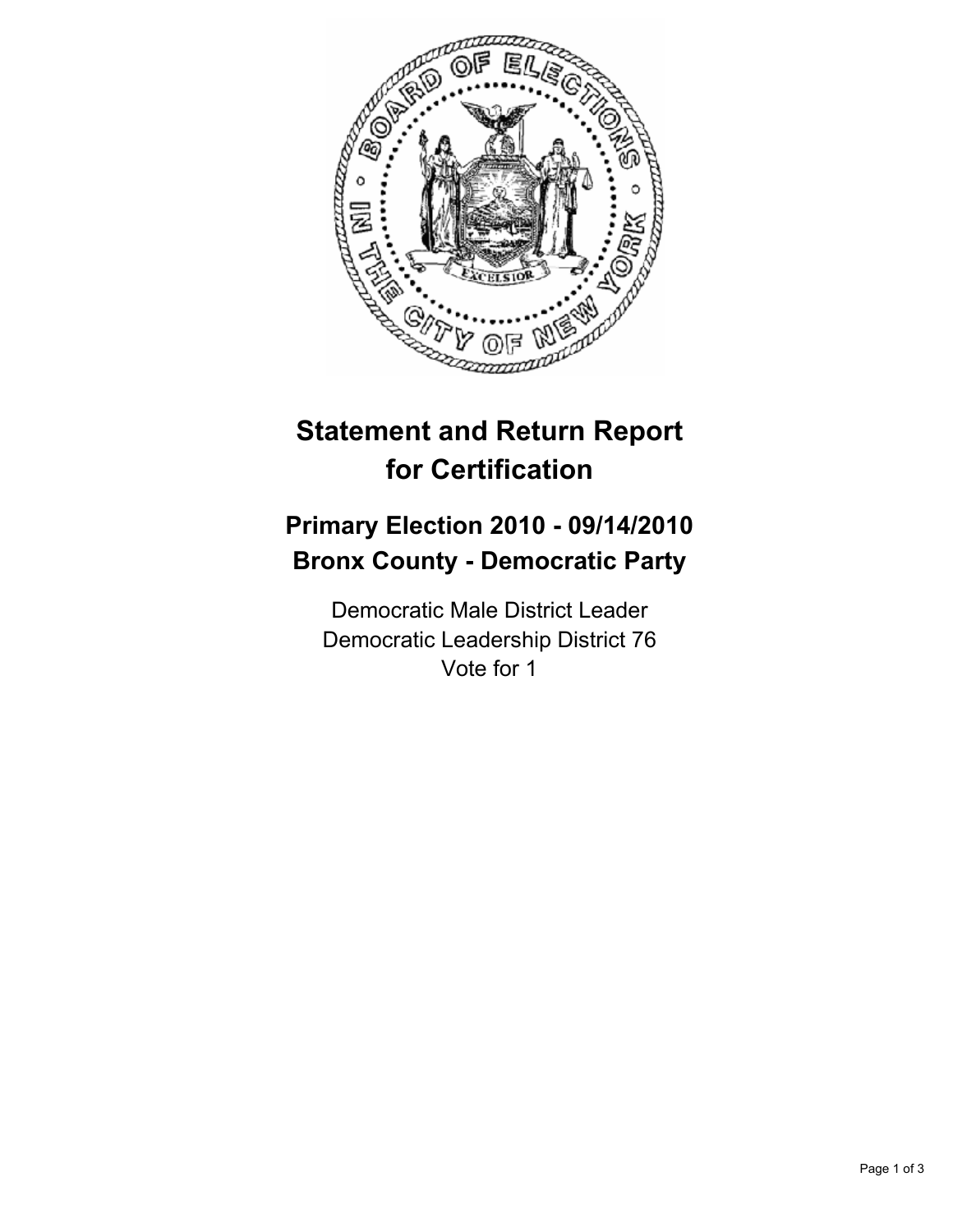

### **Assembly District 76**

| <b>Total Votes</b>        | 4,497 |
|---------------------------|-------|
| MICKEY MOUSE (WRITE-IN)   | 1     |
| MICHAEL ROBLIS (WRITE-IN) |       |
| MICHAEL ROBLES (WRITE-IN) |       |
| CARLOS RAMOS (WRITE-IN)   | 2     |
| CARDOZA (WRITE-IN)        |       |
| <b>KENNETH PADILLA</b>    | 1,358 |
| <b>RUBEN DIAZ</b>         | 3,127 |
| AFFIDAVIT                 | 105   |
| ABSENTEE/MILITARY         | 72    |
| <b>EMERGENCY</b>          | 11    |
| <b>PUBLIC COUNTER</b>     | 5,284 |